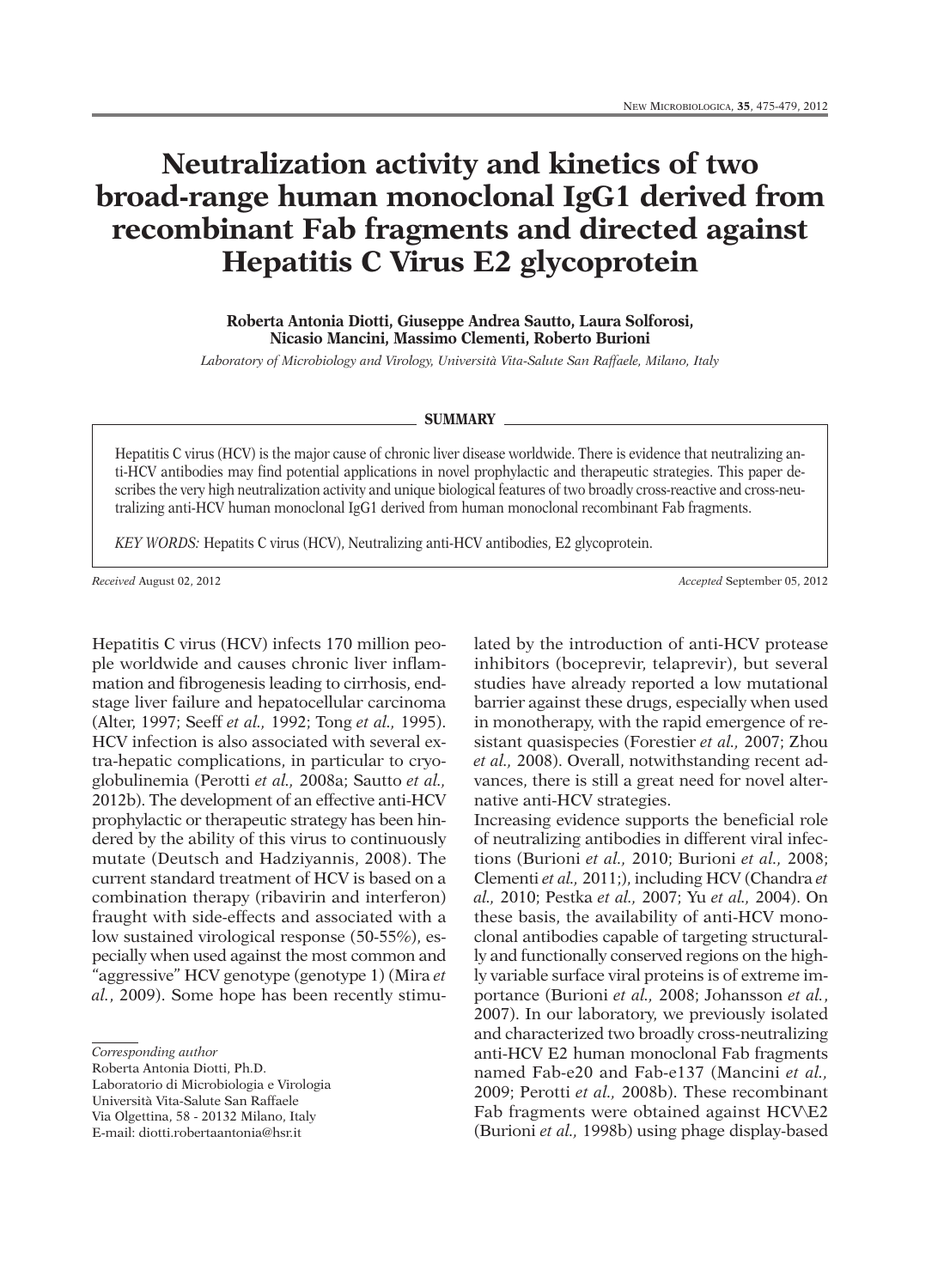strategies, a technique for cloning and optimization of monoclonal antibodies directed against human pathogens (Clementi *et al.,* 2012; Mancini *et al.,* 2004; Solforosi *et al.,* 2012). However, the Fab fragment is characterized by a shorter half-life and is not endowed with many of the biological activities of the whole IgG1, that are often needed for a full exploitation of the clinical potential of the molecule (Jiang *et al.*, 2011). In addition, the non-Fc-related biological activity of a Fab molecule often increases substantially when using it as a whole IgG (Clementi *et al.,* 2011; De Marco *et al.,* 2012). For this reason, the genes coding for the Fab molecules were used to produce the corresponding IgG1 molecules. In this paper, we describe the biological activity, the binding characteristics and the neutralization kinetics of these two novel anti-HCV human monoclonal IgG1. The whole IgG1 antibodies IgG1-e20 and IgG1 e137 were generated from the corresponding Fabe20 and Fab-e137 using the BD BaculoGold System (BD Biosciences Pharmingen), and purified as described (Sautto *et al.,* 2012a) to a purity ≥95%. Reference Fabs were produced and purified as described (Burioni *et al.,* 1998a). When tested in ELISA (Lesniewski *et al.,* 1995), the two IgG1 molecules strongly reacted against HCV/E2 showing a 10-fold-higher affinity (ranging from 1

to 5 nM) than the corresponding Fab fragments against recombinant HCV/E2 protein derived from genotype 1a (strain H77) (data not shown). For a better definition of the cross-reactivity featured by the two antibodies, IgG1-e20 and IgG1 e137 were tested in immunofluorescence assay against human epithelial kidney (HEK) 293T cells expressing HCV E1-E2 from all six HCV genotypes (1a, 1b, 2a, 2b, 3, 4, 5, 6). Both IgG1 antibodies showed the capacity of binding all HCV genotypes tested, evidencing the highly conserved nature of their epitopes (data not shown). Remarkably, while Fab-e137 did not react against cells expressing genotype 5 glycoprotein, the corresponding IgG1-e137 acquired the ability to recognize also this genotype. This discrepancy can be due to the above mentioned fact that it is well known that human monoclonal Fabs directed against variable viral targets, once expressed in their "original" molecular structure, often acquire a wider reactivity (Clementi *et al.,* 2011). Fab-e20 and Fab-e137 epitopes were described as including conserved residues that are crucial for CD81 binding (Mancini *et al.,* 2009; Perotti *et al.,* 2008b), and it was important to demonstrate that this desirable feature was retained by the corresponding IgG1 molecules. As expected, IgG1 e20 and IgG1-e137 maintained the ability of in-

TABLE 1 - *Neutralizing activity of e20, e137 IgGs and Fabs using virus pseudoparticles (HCVpp) and cell culture infection HCV (HCVcc). The table lists IgGs and Fabs concentrations giving 50% neutralization (IC50). Neutralizing activity experiments were performed using HCV pseudoparticles derived from murine leukemia virus (MLV) displaying unmodified and functional full-length E1-E2.*

| Genotype             | IgG e20<br>$IC_{50} \mu g/mL$ | Fab e20<br>$IC_{50} \mu g/mL$ | IgGe137<br>$IC_{50} \mu g/mL$ | $Fab$ $e137$<br>$IC_{50} \mu g/mL$ |
|----------------------|-------------------------------|-------------------------------|-------------------------------|------------------------------------|
| HCVpp 1a (H77)       | 0.02                          | 7.5                           | 0.03                          | 5                                  |
| HCVpp 1b(5.23)       | 0.3                           | $>15$                         | 0.9                           | 20                                 |
| HCVpp 2a(1.2)        | 1.2                           | 7.5                           | 1.6                           | N.D.                               |
| HCVpp 2b(1.7)        | 0.3                           | >30                           | 0.9                           | 20                                 |
| HCVpp 3a (4.28)      |                               | N.D.                          | $\mathbf{1}$                  | N.D.                               |
| HCVpp 4 (21.6)       |                               | 1.6                           | 1.4                           | 5                                  |
| HCVpp 5 (16.11)      | 0.7                           | N.D.                          | 1                             | N.D                                |
| HCVcc 2a (JFH1)      | < 0.3                         | 2.5                           | < 0.3                         | 2.5                                |
| N.D. not determined. |                               |                               |                               |                                    |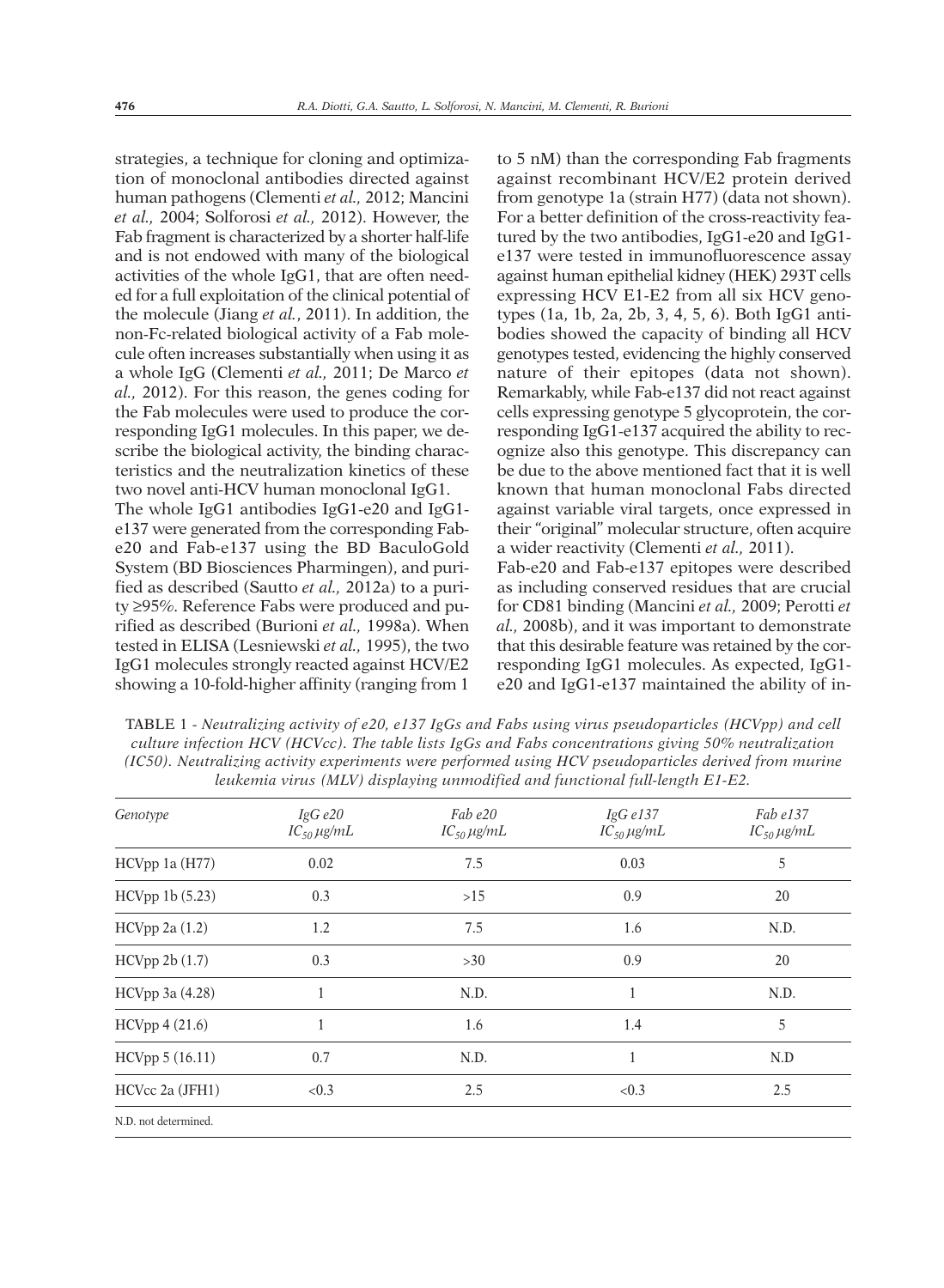terfering with the HCV/E2-CD81 binding. In particular at a concentration of 10 µg/mL the inhibition of binding was about 80% for both IgGs, higher than that observed with the corresponding Fabs (50%).

Obviously, the most important activity for an antiviral antibody is the capacity of blocking viral infectivity, and for this purpose IgG1-e20 and IgG1 e137 were comparatively tested against the corresponding Fabs against HCV pseudoparticles (HCVpp) derived from murine leukemia virus displaying unmodified and functional full-length E1- E2 proteins of genotypes 1 to 5 (Bartosch *et al.*, 2003). Both IgG1-e20 and IgG1-e137 showed a strong neutralization activity against all tested genotypes (Table 1), with a remarkable increase of potency when compared with the corresponding Fabs. In particular, the neutralizing activity of both IgGs on HCVpp/1a was extremely high (Table 1), and IgG1-e20 and IgG1-e137 resulted to be the most powerful neutralizing anti-HCV monoclonal antibodies described to date.

Furthermore, the neutralizing activity of IgG1 e20 and IgG1-e137 was also evaluated using the cell culture infectious HCV (HCVcc) system based on HCV genotype 2a strain JFH-1 (Wakita *et al.*, 2005). As expected from the HCVpp data, both antibodies showed a strong neutralizing activity also in this replicative HCV model (Table 1). Antibody neutralization may involve different stages of viral infection, including attachment, internalization, or fusion. To identify the stage of viral cycle at which IgG1-e20 and IgG1-e137 interfere with the viral cycle, we used a pre- and post-attachment inhibition assay originally developed by Haberstroh *et al.* (Haberstroh *et al.*, 2008). In this assay, the antibodies are incubated with HCVpp of genotype 1a before or after the binding to Huh-7.5 cells at 4°C, and the level of infection is then measured. IgG1-e20 and IgG1 e137 showed a pattern of inhibition similar to the one observed for antibodies directed against the viral cellular receptors CD81, confirming that the targeted entry step is closely linked to HCV-CD81 interaction (Figure 1A). To further investigate this aspect, we comparatively evaluated the inhibitory capacity of IgG1-e20, IgG1-e137, anti-CD81 antibody and heparin in a kinetic study in which, following protocol II, the inhibitory agents were added at various time points post-binding. This assay showed that IgG1-e20 and IgG1-e137 lost

potency in blocking entry when added at 30 minutes post-attachment, suggesting that they interfere with the early post-binding steps of viral entry (Figure 1B).



FIGURE 1 - *Neutralizing responses in HCV infection target HCVpp entry at post-binding step. (A) inhibition of HCVpp (1a, H77 strain) entry into HuH-7.5 cells by anti-CD81 antibody, IgG e20, IgG e137 and heparin in protocol I and II (In protocol I, violet, inhibitory antibodies were added before binding of HCVpp to the target cells. In protocol II, black, antibodies were added after HCVpp binding to target cells). (B) Kinetics of antibodymediated inhibition of HCVpp at different time point (every 20 minutes, up to 120 minutes, after binding of HCVpp to HuH-7.5) by anti-CD81 antibody, IgG e20, IgG e137 and heparin. The inhibition kinetics and the comparison with inhibitors directed against known targets evidence that both antibodies block viral entry at an early post-binding step.*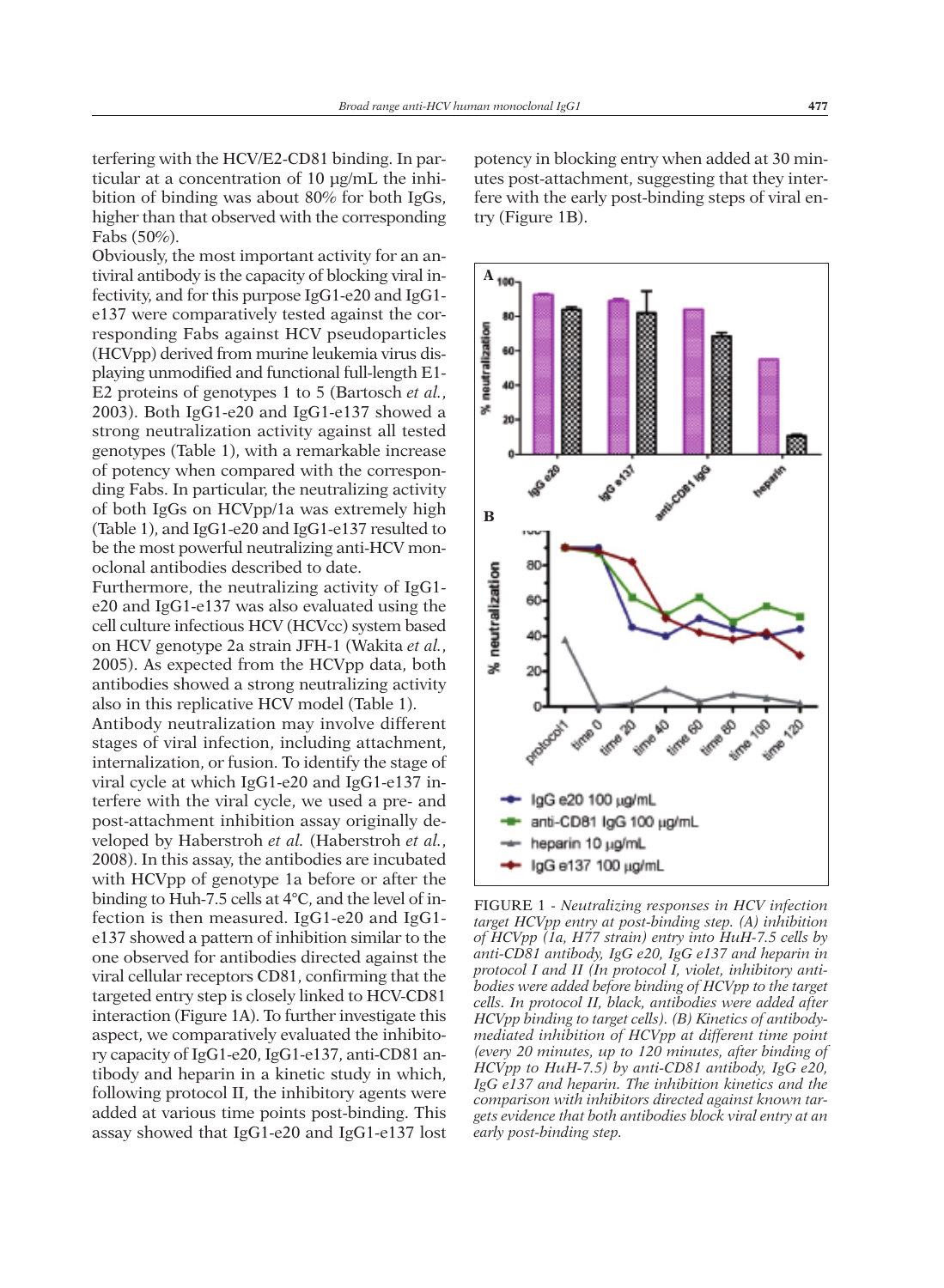In conclusion, we described two broadly crossreactive and cross-neutralizing anti-HCV/E2 antibodies, IgG1-e20 and IgG1-e137. As the corresponding Fabs, IgG1-e20 and IgG1-e137 recognize a discontinuous epitope requiring residues within the CD81 binding site on E2 glycoprotein. Moreover, IgG1-e20 and IgG1-e137 showed similar kinetic of inhibition of HCV entry observed for anti-CD81 antibodies, indicating that they interfere at an early post-binding step. Moreover, an important issue in the role played by antibodies in the interplay between the host and HCV is neutralization interference by non-neutralizing antibodies (Burioni *et al.,* 2001; Tarr *et al.,* 2012; Zhang *et al.,* 2009). Importantly, the two IgG1 described here have been described as not being affected by interfering antibodies in their neutralizing activity (Sautto *et al.,* 2012a) Our results demonstrate that IgG1-e20 and IgG1 e137 retain all desired features and have improved biological activity when compared to the corresponding Fabs. These data are encouraging in the quest for a potent cocktail of broad neu-

tralizing monoclonal antibodies that could represent a novel anti-HCV therapy.

## **REFERENCES**

- ALTER M.J. (1997). The epidemiology of acute and chronic hepatitis C. *Clin. Liver. Dis.* **1** (3), 559-568, vi-vii.
- BARTOSCH B., DUBUISSON J., COSSET F.L. (2003). Infectious hepatitis C virus pseudo-particles containing functional E1-E2 envelope protein complexes. *J. Exp. Med.* **197** (5), 633-642.
- BURIONI R., BUGLI F., MANCINI N., ROSA D., DI CAMPLI C., MORONCINI G., MANZIN A., ABRIGNANI S., VARALDO P.E., CLEMENTI M., FADDA G. (2001). Non neutralizing human antibody fragments against hepatitis C virus E2 glycoprotein modulate neutralization of binding activity of human recombinant Fabs. *Virology.* **288** (1), 29-35.
- BURIONI R., CANDUCCI F., MANCINI N., CLEMENTI N., SASSI M., DE MARCO D., DIOTTI R.A., SAITA D., SAMPAOLO M., SAUTTO G., PIANEZZE M., CLEMENTI M. (2010). Monoclonal antibodies isolated from human B cells neutralize a broad range of H1 subtype influenza A viruses including swine-origin Influenza virus (S-OIV). *Virology.* **399** (1), 144-152.
- BURIONI R., PEROTTI M., MANCINI N., CLEMENTI M. (2008). Perspectives for the utilization of neutralizing human monoclonal antibodies as anti-HCV drugs. *J. Hepatol.* **49** (2), 299-300.
- BURIONI R., PLAISANT P., BUGLI F., DELLI CARRI V., CLEMENTI M., FADDA G. (1998a). A vector for the expression of recombinant monoclonal Fab fragments in bacteria. *J. Immunol. Methods.* 217 (1-2), 195-199.
- BURIONI R., PLAISANT P., MANZIN A., ROSA D., DELLI CARRI V., BUGLI F., SOLFOROSI L., ABRIGNANI S., VARALDO P.E., FADDA G., CLEMENTI M. (1998b). Dissection of human humoral immune response against hepatitis C virus E2 glycoprotein by repertoire cloning and generation of recombinant Fab fragments. *Hepatology.* **28** (3), 810-814.
- CHANDRA P.K., HAZARI S., POAT B., GUNDUZ F., PRABHU R., LIU G., BURIONI R., CLEMENTI M., GARRY R.F., DASH S. (2010). Intracytoplasmic stable expression of IgG1 antibody targeting NS3 helicase inhibits replication of highly efficient hepatitis C Virus 2a clone. *Virol. J.* **7**, 118.
- CLEMENTI N., DE MARCO D., MANCINI N., SOLFOROSI L., MORENO G.J., GUBAREVA L.V., MISHIN V., DI PIETRO A., VICENZI E., SICCARDI A.G., CLEMENTI M., BURIONI R. (2011). A human monoclonal antibody with neutralizing activity against highly divergent influenza subtypes. PLoS One. **6** (12), e28001.
- CLEMENTI N., MANCINI N., SOLFOROSI L., CASTELLI M., CLEMENTI M., BURIONI R. (2012). Phage displaybased strategies for cloning and optimization of monoclonal antibodies directed against human pathogens. *Int. J. Mol. Sci.* **13** (7), 8273-8292.
- DE MARCO D., CLEMENTI N., MANCINI N., SOLFOROSI L., MORENO G.J., SUN X., TUMPEY T.M., GUBAREVA L.V., MISHIN V., CLEMENTI M., BURIONI R. (2012). A non-VH1-69 heterosubtypic neutralizing human monoclonal antibody protects mice against H1N1 and H5N1 viruses. PLoS One **7** (4), e34415.
- DEUTSCH M., HADZIYANNIS S.J. (2008). Old and emerging therapies in chronic hepatitis C: an update. *J. Viral. Hepat.* 15 (1), 2-11.
- FORESTIER N., REESINK H.W., WEEGINK C.J., MCNAIR L., KIEFFER T.L., CHU H.M., PURDY S., JANSEN P.L., ZEUZEM S. (2007). Antiviral activity of telaprevir (VX-950) and peginterferon alfa-2a in patients with hepatitis C. *Hepatology.* **46** (3), 640-648.
- HABERSTROH A., SCHNOBER E.K., ZEISEL M.B., CAROLLA P., BARTH H., BLUM H.E., COSSET F.L., KOUTSOUDAKIS G., BARTENSCHLAGER R., UNION A., DEPLA E., OWSIANKA A., PATEL A.H., SCHUSTER C., STOLL-KELLER F., DOFFOEL M., DREUX M., BAUMERT T.F. (2008). Neutralizing host responses in hepatitis C virus infection target viral entry at postbinding steps and membrane fusion. *Gastroenterology.* **135** (5), 1719-1728 e1.
- JIANG X.R., SONG A., BERGELSON S., ARROLL T., PAREKH B., MAY K., CHUNG S., STROUSE R., MIRE-SLUIS A., SCHENERMAN M. (2011). Advances in the assessment and control of the effector functions of therapeutic antibodies. *Nat. Rev. Drug. Discov.* **10** (2), 101-111.
- JOHANSSON D. ., VOISSET C., TARR A.W., AUNG M., BALL